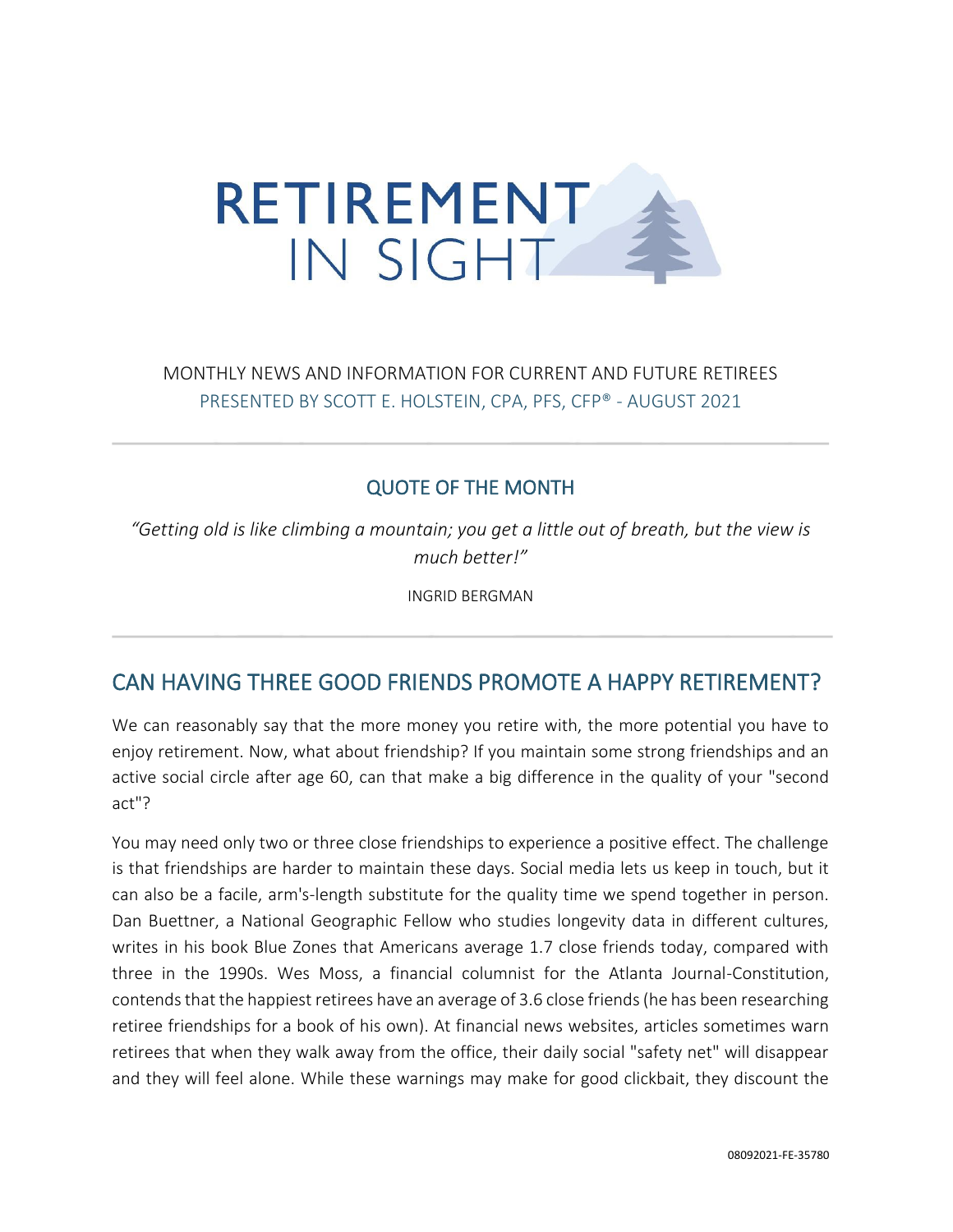fact that some of our closest friendships involve people we don't work with. Two, three, or four good friends may make our retirements feel that much richer. 1



### TRAVEL TIP

*Need to show your ID? You may have a new option: a digital driver's license*

Arizona, Colorado, Delaware, Florida, Idaho, Iowa, Louisiana, Maryland, Michigan, Oklahoma, Texas, and Wyoming now offer digital driver's licenses valid for all transactions or situations requiring ID. You might want one for when you travel: you can quickly update details, and if you lose your phone to theft or inattention, you have the ability to remotely erase the information.

*Source: USA TODAY, June 17, 2021<sup>2</sup>*

# THE POWER OF VOLUNTEERING

Many retirees think about volunteering and some follow through on that thought, although according to an AgeWave survey published in June, the retirees who do volunteer spend fewer hours helping their communities or favorite causes than they would like. What if they devoted just two or three hours more per week to it? Would the effect be sizable, even profound? Maybe.

This year, AgeWave learned that the average U.S. retiree spends less than an hour a week volunteering or doing some form of pro bono work. On average, however, retirees would like to volunteer 3.3 hours per week. The missing elements, according to the survey findings, are community resources and leader/mentor guidance. While some retirees may find volunteer opportunities through their house of worship, through friends, or by reading about an organization needing help in the media, some opportunities are less than evident. A good leader or mentor teaches volunteers how to take ownership of their roles and perform work that feels enriching and significant. If retiree volunteering did reach 3.3 hours per week, AgeWave believes that over 20 years, it would directly and indirectly contribute \$6.8 trillion to society.<sup>3</sup>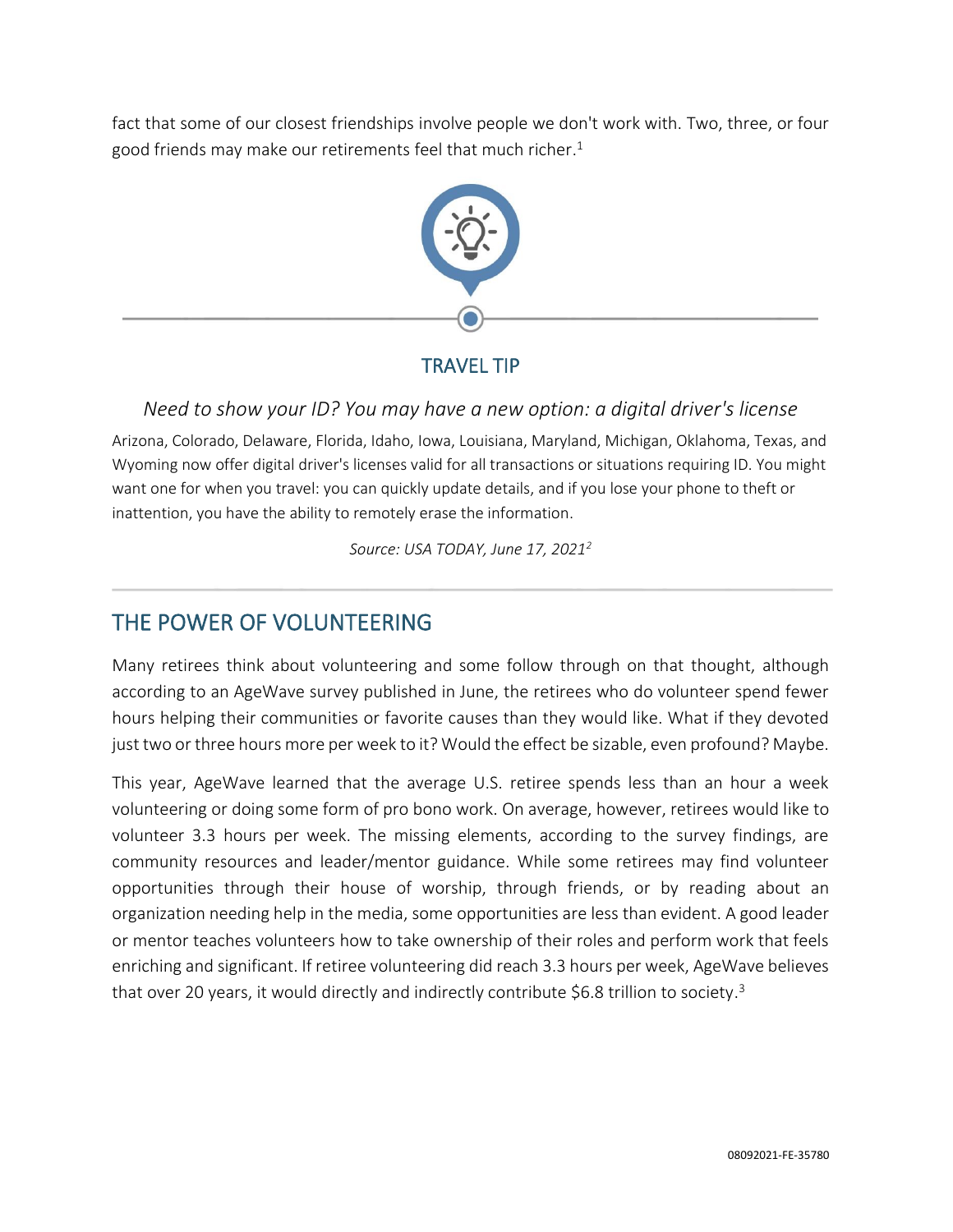

## DID YOU KNOW?

### *One beautiful Brazilian island never gets any tourist traffic*

Ilha da Queimada Grande, about 90 miles offshore from Sao Paulo, has perhaps the world's greatest concentration of venomous snakes – between 2,000 and 4,000 golden lancehead vipers, whose bite has a 7% chance of being fatal. Aside from clandestine visits by reptile smugglers and annual stopovers by the Brazilian navy to maintain a lighthouse, the island sees no people. The Brazilian government requires that a physician go along in the event of any legally sanctioned visit. 4

# ON THE *BRIGHT SIDE*

Annual inflation is currently above 5%, and because of this, the 2022 Social Security cost-of-living adjustment (COLA) may be much larger than it has been in recent years. The non-partisan Senior Citizens League projects that the 2022 COLA will be 6.1%. 5



### BRAIN TEASER

*Which word can be placed between the words "table" and "house" to make two new words?*

STUMPED? CALL 800.458.9330 FOR THE ANSWER!

Scott E. Holstein, CPA, PFS, CFP® may be reached at 800.458.9330 or info@prudentwm.com www.prudentwm.com